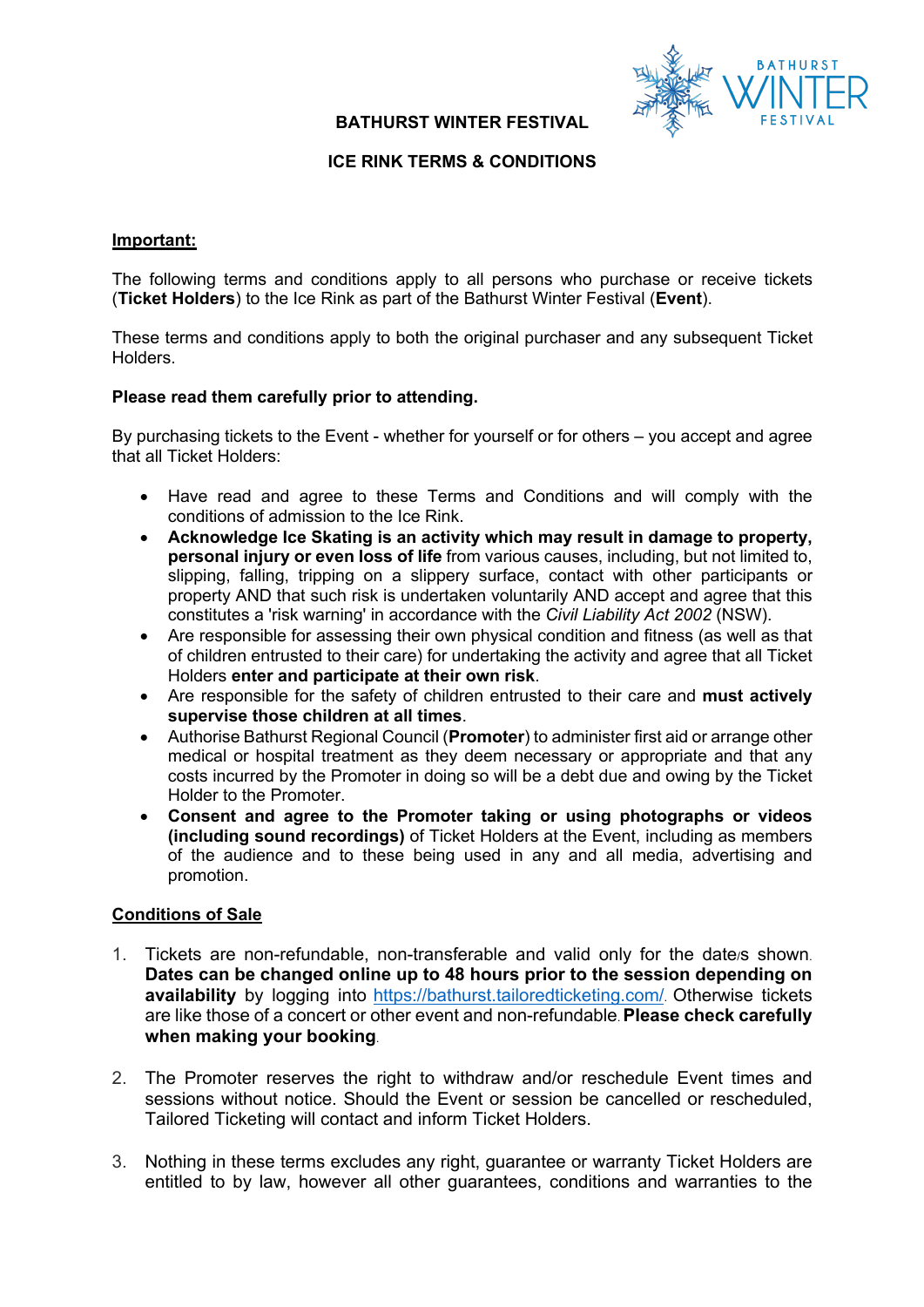maximum extent permitted by law are excluded.

## **Ticket Delivery Instructions**

4. When buying tickets, you may either:

(A) nominate 1 FULL NAME for all tickets and receive ONE bar coded ticket – in which case everyone must arrive at once in a group; OR

(B) nominate ALL attendee FULL NAMES and receive separate barcoded tickets for everyone – in which case each person may then arrive separately. Each ticket will be emailed separately.

5. You are able to purchase up to 10 tickets using your credit card, multiple transactions by the same customer may be cancelled at the discretion of the Promoter.

# **6. Each ticket attracts a booking fee, which is inclusive of GST. Payment by MasterCard and VISA are accepted.**

- 7. Once successfully charged to your card, purchased tickets will be emailed to the email address specified during booking as a PDF attachment. Tickets may also be printed at any time from the "My Account" menu at https://bathurst.tailoredticketing.com/ . If you are unable to print your ticket(s) or do not receive your ticket(s) by email, Ticket Holders must bring photo ID and the card used to purchase the ticket to the Event entry gate so that booking details can be confirmed on entry.
- 8. It is a condition of sale that tickets may not be offered for re-sale on third party websites such as Ebay or Gumtree. Tickets may not be resold or offered for resale at a premium (including online auction sites) or used for advertising, promotion or other commercial purposes. If a ticket is used in breach of this condition, it may be cancelled without refund and the bearer of the ticket may be refused admission
- 9. Tickets are processed by Tailored Ticketing on behalf of the Promoter only. Tailored Ticketing is in no way associated or involved in the operation of the Event.

## **Conditions of Admission**

- **10. At the point of entry all tickets presented must match the FULL NAME specified in the booking history and a current matching driver's license, passport or Proof of Age card must be produced that matches this information.**
- 11. The right of admission is reserved.
- 12. **Entry to the Event is at your own risk. The Promoter accepts no responsibility or liability for any injuries, losses or damage sustained by Ticket Holders** in or at the Event or as a consequence of attending the Event.
- 13. Ticket Holders and attendees acknowledge that the provision of the Event is a supply of recreational services or recreational activities and that as a supplier the Promoter may request Ticket Holders and attendees to agree that statutory guarantees which might otherwise apply under the Australian Consumer Law not apply to them (or a person for whom or on whose behalf they are acquiring those services or activities)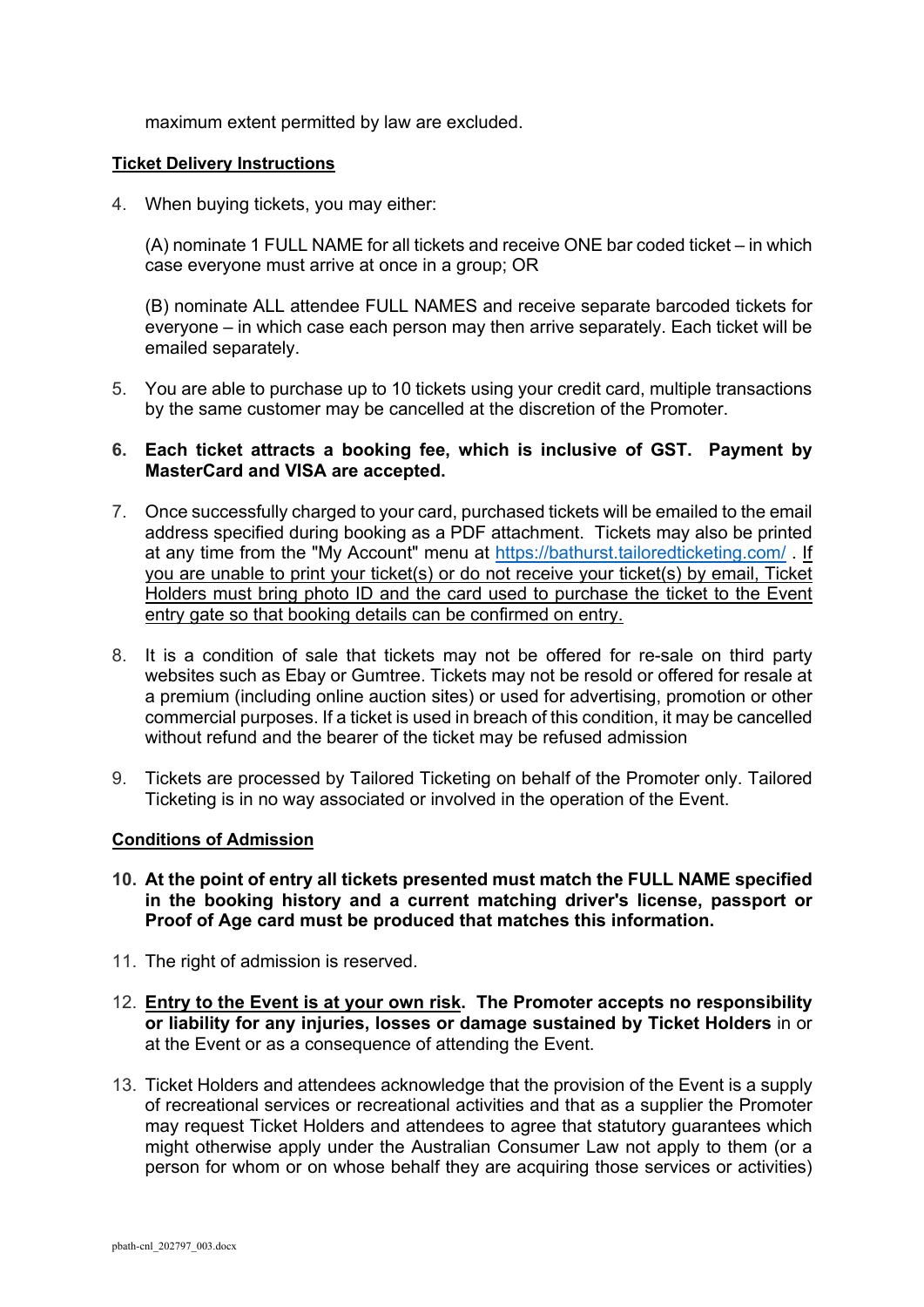and that by purchasing the tickets to the Event, Ticket Holders and attendees agree that the liability of the Promoter for any death, physical or mental injury (including the aggravation, acceleration or recurrence of such an injury), the contraction, aggravation or acceleration of a disease that may be suffered resulting from participating in or attending the Event and/or the application of any express or implied term that any services will be provided with due care are hereby excluded.

- 14. All Ticket Holders who participate in the activity of ice skating or who otherwise enter onto the ice rink contained within the Event **must** observe the following rules and conditions of admission (**Conditions**):
	- a. Children under l0 years of age MUST wear a helmet (Helmets are highly recommended for all skaters).
	- b. Children under 5 years must be accompanied on the ice by an adult at all times.
	- **c. Children under the age of 3 years old are not permitted on the ice under any circumstances.**
	- d. On the Ice Rink
		- $\circ$  Ice skates must be worn on the ice at all times i.e. a no walking in shoes.
		- o Skate in an anti-clockwise direction unless advised otherwise.
		- o No Pushing.
		- o No speeding or dangerous skating
		- $\circ$  No carrying of children on the ice
		- o No chasing or playing tag on the ice.
		- o No linking 3 or more skaters.
		- o No throwing or spraying of ice
		- o No digging holes or damaging the ice or barriers
		- o No sitting on the barriers.
		- o No Bare Feet
		- o No Food, No Drinks, No Use of mobile phones, No Smoking, No Video Games to be used whilst on the ice.
		- o No offensive or abusive language
	- e. The Event is a fully licensed event. **No BYO alcohol is permitted**. **Ticket Holders must not be under the influence of drugs and/or must not be over the legal limit of 0.05% Blood Alcohol Content** Anyone found supplying alcohol to any person aged under 18 years will be evicted from the Event and may face criminal charges. Any minor found consuming or in possession of alcohol will face similar action.
	- f. Ticket Holders' must obey all Conditions as well as the instructions and directions of the Promoter's staff.
	- g. The Promoter reserves the right to refuse entry or remove Ticket Holders or attendees from the ice rink if they do not comply with the Conditions or if they otherwise act in an offensive or inappropriate manner.

### Bad weather

15. The ice rink can operate in nearly any weather conditions. Ticket Holders are recommended to bring suitable outdoor clothing. Alternatively, rain protection will be made available at the ticket office at the Event.